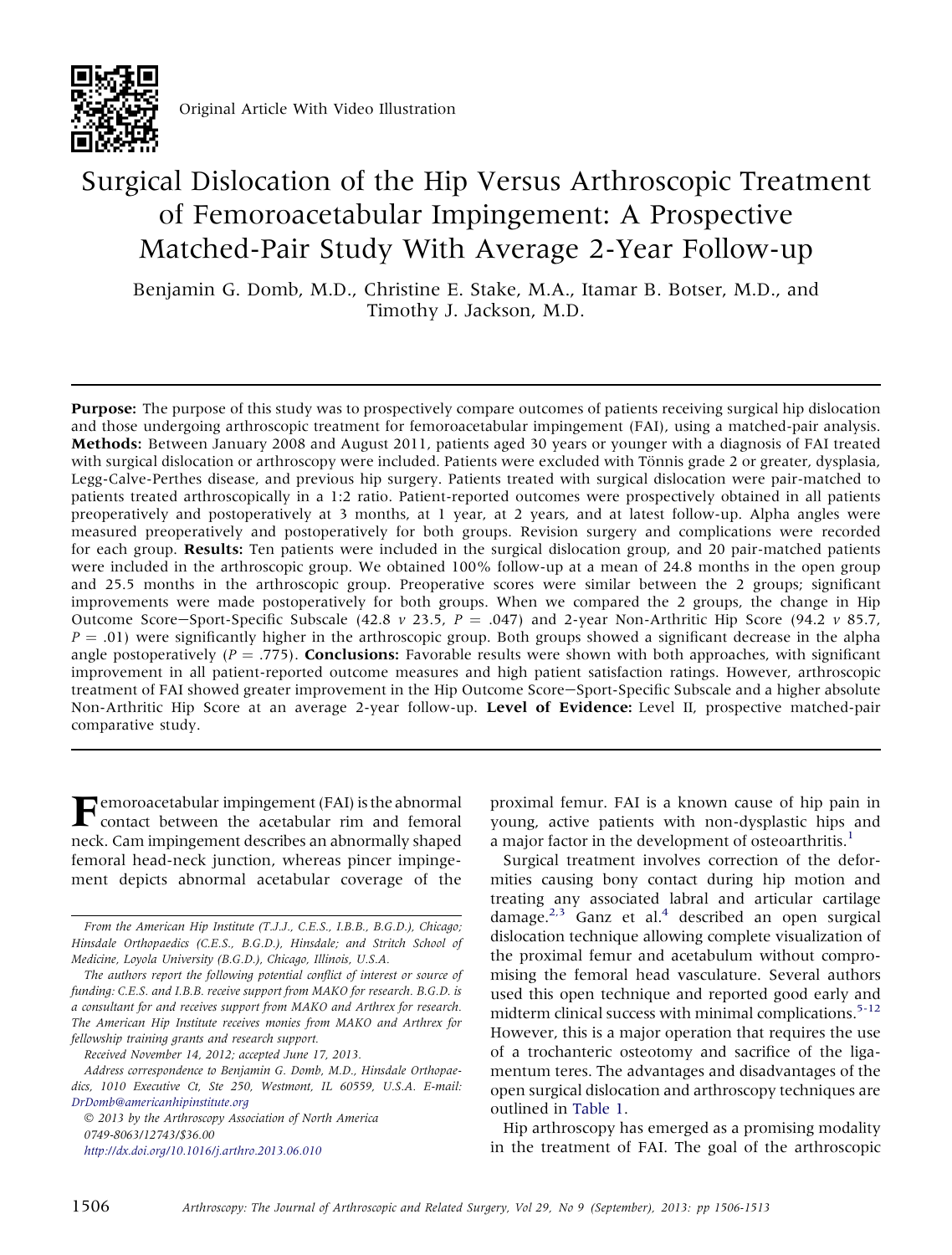|                                         | Advantages                                                                                                                                                                                          | Disadvantages                                                                                                                                                                                                                      |
|-----------------------------------------|-----------------------------------------------------------------------------------------------------------------------------------------------------------------------------------------------------|------------------------------------------------------------------------------------------------------------------------------------------------------------------------------------------------------------------------------------|
| Open surgical dislocation               | • Good visualization of joint<br>$\bullet$ 360 $^{\circ}$ joint access<br>• Enables treatment of all pathologies<br>• Templates can be used for femoral osteoplasty to<br>ensure precise sphericity | • Major operation<br>• Soft-tissue damage<br>• Trochanteric osteotomy-risk of nonunion and<br>hardware pain<br>• Need to sacrifice ligamentum teres<br>• Increased blood loss<br>• Longer rehabilitation                           |
| Arthroscopic surgery<br>$x = mx + 1$ 10 | • Minimally invasive<br>• Outpatient surgery<br>• Minor soft-tissue damage<br>• Faster rehabilitation<br>• Easy approach to peripheral compartment and<br>soft tissues                              | • Difficult access to ligamentum teres and inferior<br>portion of joint<br>• Traction complications-genital and perineal<br>injury, pudendal neurapraxia<br>• LFCN neurapraxia (portal injury)<br>• Abdominal compartment syndrome |

<span id="page-1-0"></span>Table 1. Comparison Between Open Surgical Dislocation and Hip Arthroscopy in Treatment of FAI

LFCN, lateral femoral cutaneous nerve.

procedure is to correct the FAI deformities with minimal collateral damage to soft tissues and without trochanteric osteotomy, allowing for outpatient surgery with faster rehabilitation and recovery. Originally considered the gold standard for FAI treatment, the superiority of the surgical dislocation technique has been questioned in recent systematic reviews comparing it with the arthroscopic technique.<sup>[2,3,13,14](#page-6-0)</sup> Furthermore, early outcomes in the arthroscopic treatment of FAI have approached the results of the open technique.<sup>[15-19](#page-7-0)</sup> However, there is still a lack of high-level evidence, including a lack of comparative clinical studies between open and arthroscopic procedures.

The purpose of the study was to prospectively compare the clinical outcomes of patients treated for FAI with surgical dislocation of the hip with those of patients treated with arthroscopy of the hip in a matched-pair cohort design. The hypothesis of this study was that patients treated with arthroscopy would have better outcomes than patients treated with surgical dislocation.

#### Methods

#### Study Population

At our institution, data are prospectively collected on all patients undergoing non-arthroplasty surgery of the hip. Patient-reported outcome (PRO) scores that are obtained include the modified Harris Hip Score  $(mHHS)<sup>20</sup>$  $(mHHS)<sup>20</sup>$  $(mHHS)<sup>20</sup>$  the Non-Arthritic Hip Score (NAHS),<sup>[21](#page-7-0)</sup> the Hip Outcome Score-Activities of Daily Living (HOS-ADL), and the Hip Outcome Score-Sport-Specific Subscale  $(HOS-SSS)^{22}$  $(HOS-SSS)^{22}$  $(HOS-SSS)^{22}$  at 3-month, 1-year, and 2-year follow-up time points. All 4 questionnaires are used, as it has been reported, based on psychometric evidence that there is no conclusive evidence for the use of a single PRO questionnaire for patients undergoing hip arthroscopy.<sup>[23](#page-7-0)</sup> Good/excellent results were based on an mHHS greater than 80 points. Any revision surgery, complications, additional surgery, or conversion to total hip arthroplasty was documented. Our primary

outcome measure was the HOS-SSS because we sought to define the difference in outcome at higher functional levels in these young cohorts.

The inclusion criteria for this study were patients aged 30 years or younger, with a diagnosis of FAI, treated with surgical dislocation or arthroscopic surgery. We excluded patients with Tönnis grade 2 or greater, developmental dysplasia of the hip, Legg-Calve-Perthes disease, and previous hip surgery. Our institutional review board approved this study.

The study period was between January 2008 and August 2011. Each patient was prospectively enrolled in the study and was offered the choice of surgical dislocation or an arthroscopic procedure. The advantages and disadvantages of each procedure were discussed with the patients, and all questions were answered. The decision for which surgery to undergo was made by the patient with either procedure indicated for the patient's pathology. Currently, the senior author (B.G.D.) does not routinely offer surgical dislocation as a first-line treatment for FAI unless clearly indicated.

A matched-pair group was created from a larger cohort of 785 patients undergoing arthroscopy for the treatment of FAI during the study period. The matched-pair group was selected based on age within 2 years, gender, diagnosis of FAI, and Workers' Compensation status.

The diagnosis of FAI was made based on history, clinical examination (positive anterior impingement sign), and imaging. In all patients a supine anteroposterior pelvis radiograph, Dunn view, cross-table lateral view, and false-profile view were obtained.<sup>[24,25](#page-7-0)</sup> All radiographs were assessed by the senior author (B.G.D.). Alpha angle measurements were measured on the  $45^{\circ}$ Dunn view preoperatively and postoperatively[.25](#page-7-0) Pincer impingement was evaluated on the anteroposterior pelvis radiograph. Hips were classified as pincer type if the radiographs showed protrusio acetabula, showed coxa profundo, or had a positive crossover sign. Hips were classified as cam type if they had an alpha angle >50 on the Dunn view. All hips were radiographically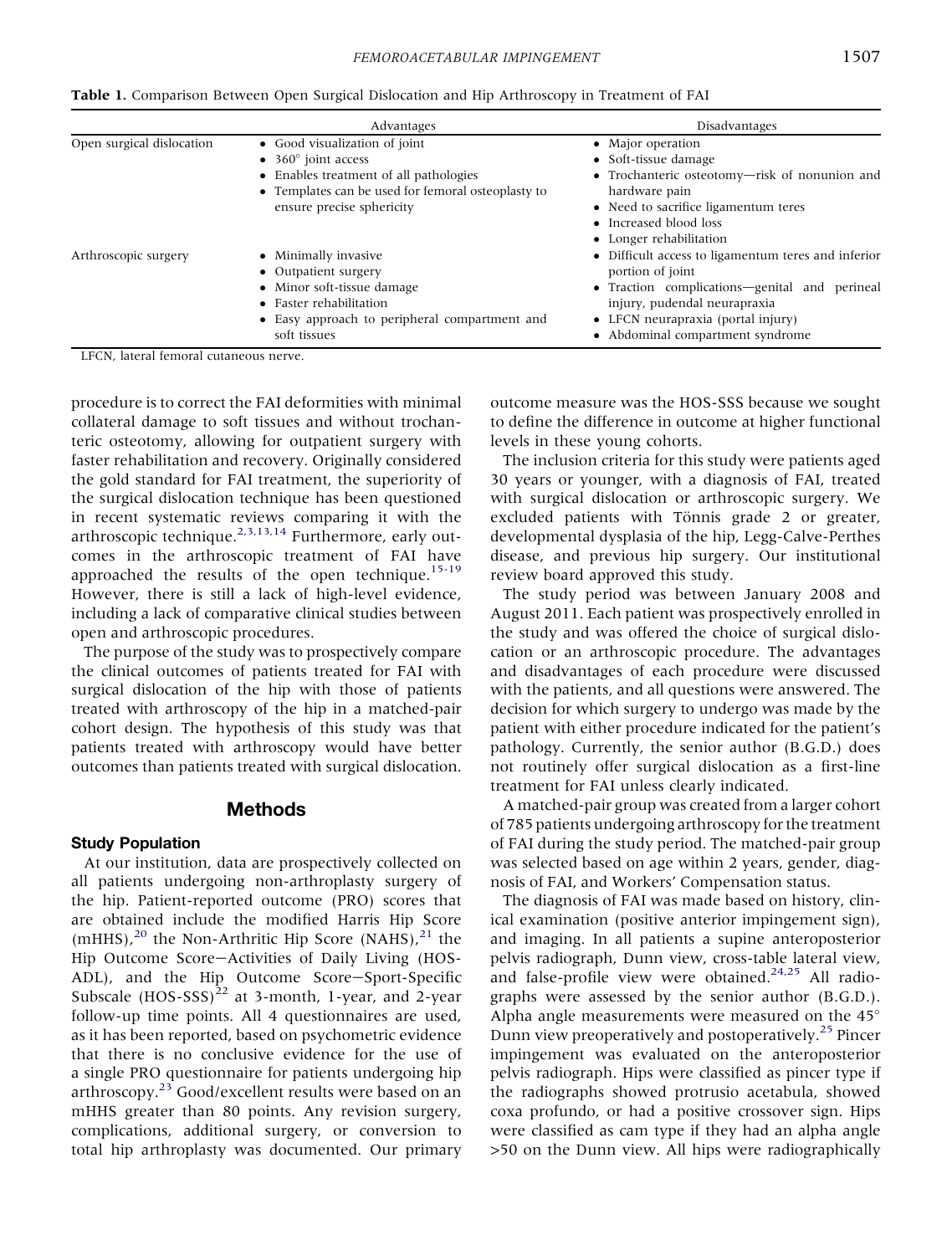evaluated for arthritic stage according to the Tönnis grading system.[26](#page-7-0) All patients in this study underwent magnetic resonance arthrography preoperatively for assessment of labral and chondral damage.

#### Surgical Dislocation Technique

Video 1 (available at [www.arthroscopyjournal.org](http://www.arthroscopyjournal.org)) highlights the surgical approach and technique for performing the surgical dislocation of the hip and technique for managing impingement lesions. The surgical approach for the hip dislocation was performed with the trans-trochanteric approach, as described by Ganz et al.<sup>[4](#page-6-0)</sup> With the patient in the lateral position on a radiolucent table, a Z-shaped greater trochanteric flip osteotomy is performed through a lateral incision, followed by a Zshaped anterior capsulotomy, to dislocate the head anteriorly. With the femoral head dislocated, a 360 $^{\circ}$ view of the femoral head and acetabulum is permitted. Sites of femoroacetabular impingement are assessed, such as the non-spherical portion of the femoral headneck junction, as well as anterior acetabular wall overcoverage. Intra-articular pathology such as articular cartilage damage and labral tears is documented.

Treatment of cam impingement involves removal of any non-spherical portions of the femoral head. The amount of bone to be removed is determined by use of a transparent spherical template matching the head size and restoring the normal convex contour of the headneck junction and the concave contour of the neck. Pincer impingement is treated with resection of the anterior acetabular rim, which includes resection of damaged articular cartilage. Articular cartilage injuries are treated with chondroplasty with a shaver to debride unstable articular cartilage, with no microfracture procedures performed in this patient cohort.

#### Arthroscopic Technique

Video 2 (available at [www.arthroscopyjournal.org](http://www.arthroscopyjournal.org)) highlights the arthroscopic technique for addressing impingement lesions and labral repair. Arthroscopy of the hip is performed in the modified supine position.<sup>[27](#page-7-0)</sup> The 2 portals routinely used are the anterolateral and mid-anterior portals placed slightly lateral to the originally described mid-anterior portal. The central compartment of the hip is first examined for articular cartilage damage and labral tears. As with the open group, articular cartilage injuries are treated with chondroplasty with a shaver, with no microfracture procedures performed in this cohort of patients. For pincer impingement, the anterior acetabular rim is removed with a 5.5-mm round burr. The amount of bony resection determines the treatment modality for the labrum, as discussed by Fry and Domb.<sup>[28](#page-7-0)</sup> With less than 3 mm of acetabular resection, the labrum is assessed for instability. A stable labrum is not repaired, whereas an

unstable labrum undergoes refixation to the bony base, with knotless 2.9-mm suture anchors (Arthrex, Naples, FL). For acetabular resection greater than 3 mm, the labrum is taken off of the acetabular cartilage, allowing for a larger rim resection and then undergoes refixation to the new labral rim with knotless suture anchors. According to the labral width, 2 refixation techniques are used, a looped simple stitch for thinner labrum and labral base refixation as described for thicker labrum.<sup>[28](#page-7-0)</sup> Degenerative labral tears are debrided with a shaver.

The peripheral compartment of the hip is evaluated next. The area of cam impingement is visualized along the anterosuperior aspect of the femoral head-neck junction, and the osteoplasty is performed with a 5.5-mm round burr under fluoroscopy, with care taken to re-create the normal convex shape of the head-neck junction and the concave shape of the femoral neck.

#### Postoperative Management

A standard postoperative protocol was used for all patients. All patients wore the X-Act ROM hip brace (DJO, Vista, CA), and instructions varied by procedure. Arthroscopic patients were allowed 20 lb of partial weight bearing on the surgical side with the use of crutches for 2 weeks, whereas surgical dislocation patients were treated with the same protocol except that the period of partial weight bearing on crutches was 6 weeks. Physical therapy began for both groups on postoperative day 1, with the use of a stationary bike for 2 hours per day or a continuous passive motion machine for 4 hours per day.

#### **Complications**

Complications were documented at all follow-up visits. Hardware removal was not considered a complication because this is routinely performed after trochanteric osteotomy.

#### Statistical Methods

The 2-tailed, unpaired  $t$  test was used to evaluate differences between the arthroscopic and open surgical dislocation group, and the 2-tailed, paired  $t$  test was used to detect changes in preoperative to postoperative scores and radiographic measurements. A  $\chi^2$  test was used to evaluate groups of patients with good/excellent results. A power analysis was performed for our primary outcome measure, the HOS-SSS. Because there are no comparative studies to obtain the difference between groups that would be significant, we chose a difference between the groups of 20 points for the change in HOS-SSS at 2-year follow-up with an SD of 18, considering a power level of 0.8 to define our patient sample size. With these parameters, we calculated that 28 patients would be needed to achieve significance.  $P < .05$  was considered significant.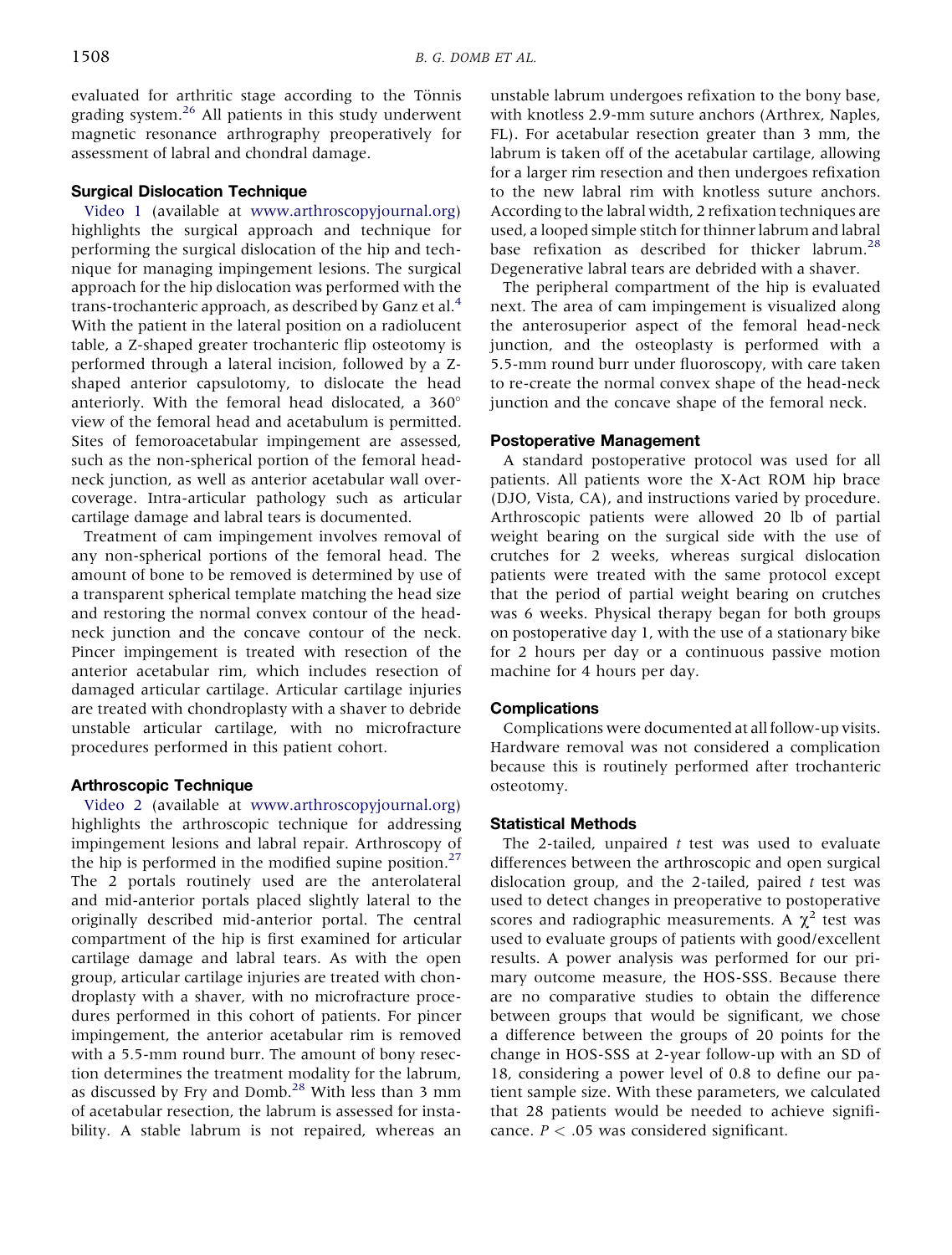# **Results**

#### Patient Population

During the study period, 684 arthroscopic surgeries were performed for FAI. The 10 patients who met the inclusion criteria for the surgical dislocation group were similar to the pair-matched arthroscopic group in age, gender, Workers' Compensation status, and length of follow-up. No statistical significance was found between the groups for preoperative mHHS, NAHS, HOS-ADL, and HOS-SSS. Patient demographics are presented in Table 2. The mean length of follow-up was 24.8 months (range, 12 to 39 months) for the open group and 25.5 months (range, 21 to 34 months) for the arthroscopic group. In the open group, 7 had combined impingement and 3 had isolated pincer impingement. In the arthroscopic group, 13 had combined impingement and 6 had isolated pincer impingement. All 4 preoperative patientreported scores (mHHS, NAHS, HOS-ADL, and HOS-SSS) were similar between the groups ( $P = .772$ ,  $P =$ .848,  $P = .549$ , and  $P = .23$ , respectively). There were 10 labral repairs in the open group and 17 in the arthroscopic group. One patient in the study group was Workers' Compensation and was paired to 2 Workers' Compensation patients from the arthroscopic cohort.

#### Clinical Outcomes

Table 3 shows the PRO scores at final follow-up. The arthroscopic group and surgical dislocation group had significant postoperative improvement at 3 months, 1 year, and final follow-up, except for the 3-month HOS-SSS in the dislocation group. This may indicate a slower recovery after surgery. The arthroscopic group showed

Table 2. Patient Characteristics for Matched-Pair Cohorts of Surgical Dislocation Versus Arthroscopy

|                      | Open Surgical<br>Dislocation | Arthroscopic   | Significance |
|----------------------|------------------------------|----------------|--------------|
| No.                  | 10                           | 20             | <b>NA</b>    |
| Age $(yr)$           | 19                           | 19.6           | $P = .769$   |
| Male                 | $\overline{2}$               | $\overline{4}$ | <b>NA</b>    |
| Female               | 8                            | 16             | <b>NA</b>    |
| Right                | 7                            | 12             |              |
| Left                 | 3                            | 8              |              |
| Pincer               | 10                           | 19             |              |
| Cam                  | 7                            | 14             |              |
| Combined             | 7                            | 13             |              |
| Labral repair        | 10                           | 17             |              |
| Labral debridement   | $\mathbf{0}$                 | 3              |              |
| Positive Workers'    | ı                            | $\overline{2}$ | NA           |
| Compensation status  |                              |                |              |
| Follow-up (mo)       | 24.8                         | 25.5           | $P = .732$   |
| Alpha angle $(°)$    | 58.44                        | 56.93          | $P = .704$   |
| Preoperative mHHS    | 69.58                        | 68.18          | $P = .772$   |
| Preoperative NAHS    | 67.35                        | 66.09          | $P = .848$   |
| Preoperative HOS-ADL | 68.59                        | 72.17          | $P = .549$   |
| Preoperative HOS-SSS | 53.76                        | 44.34          | $P = .23$    |

NA, not applicable because of 1:2 ratio of matched-pair cohorts.

Table 3. PRO Scores at Final Follow-up for Surgical Dislocation and Arthroscopic Groups

|                | Open Dislocation | Arthroscopic  |              |
|----------------|------------------|---------------|--------------|
|                | $(n = 10)$       | $(n = 20)$    | Significance |
| mHHS           | $92 \pm 12.6$    | $92.4 + 7.13$ | $P = .914$   |
| <b>NAHS</b>    | $85.7 \pm 12.4$  | $94.2 + 4.5$  | $P = .01*$   |
| HOS-ADL        | $91.5 \pm 7.7$   | $95.3 + 5.4$  | $P = .129$   |
| HOS-SSS        | $77.3 \pm 22.7$  | $87.1 + 12.1$ | $P = .131$   |
| <b>VAS</b>     | $2.8 \pm 3.1$    | $2.0 \pm 1.2$ | $P = .328$   |
| Satisfaction   | $8.1 \pm 2.3$    | $9.2 \pm 0.8$ | $P=.07$      |
| Good/excellent | 9                | 19            | $P = .605$   |

VAS, visual analog scale.

\*Statistically significant.

a significantly higher increase in the HOS-SSS when compared with the dislocation group at final follow-up: 42.75 versus 23.55 ( $P = .047$ ). The arthroscopic group had a significantly higher NAHS at 3 months, 88.1 versus 75.3 ( $P = .016$ ), and at final follow-up, 94.2 versus 85.7  $(P = .01)$ . Table 4 shows the mean preoperative to postoperative changes for each score. The mean improvement was similar between the groups for the mHHS, NAHS, and HOS-ADL. The NAHS (Table 4) showed a large improvement at final follow-up, with 18.3 points in the dislocation group versus 28.1 points in the arthroscopic group; however, this did not reach significance ( $P = .103$ ). There was no statistically significant difference between the dislocation and arthroscopic groups at final follow-up for mHHS (92.0  $\nu$  92.4,  $P =$ .496), HOS-ADL (91.5  $v$  95.3,  $P = .426$ ), and HOS-SSS (77.3 v 87.1,  $P = .625$ ). Both groups showed similar visual analog scale scores and satisfaction at the latest follow-up. At final follow-up, 9 of 10 patients in the dislocation group reported good/excellent results and 19 of 20 patients in the arthroscopic group had good/ excellent results ( $P = .608$ ). There was a trend toward faster recovery for the arthroscopic group at the 3-month follow-up, with a higher change in NAHS and change in HOS-SSS, although this was not significant ([Fig 1](#page-4-0)).

#### Radiographic

The preoperative alpha angle for patients with cam deformity, as measured on the modified Dunn view, was 58.4 $\degree$  for the dislocation group and 56.9 $\degree$  for the arthroscopic group ( $P = .705$ ). The patients in the open group with cam impingement had a significant

Table 4. Mean Change in PROs at Final Follow-up for Surgical Dislocation and Arthroscopic Groups

|                  | Open Dislocation<br>$(n = 10)$ | Arthroscopic<br>$(n = 20)$ | Significance |
|------------------|--------------------------------|----------------------------|--------------|
| $\Delta$ mHHS    | $22.5 \pm 12.8$                | $24.3 \pm 11.2$            | $P = .696$   |
| $\Delta$ NAHS    | $18.3 + 12.6$                  | $28.1 + 16.0$              | $P = .103$   |
| $\Delta$ HOS-ADL | $22.9 \pm 13.9$                | $23.1 + 13.4$              | $P = .971$   |
| $\Delta$ HOS-SSS | $23.5 + 19.7$                  | $42.8 + 25.7$              | $P = .047*$  |
| $\Delta$ VAS     | $2.1 + 4.4$                    | $4.7 + 2.0$                | $P = .130$   |
|                  |                                |                            |              |

VAS, visual analog scale.

\*Statistically significant.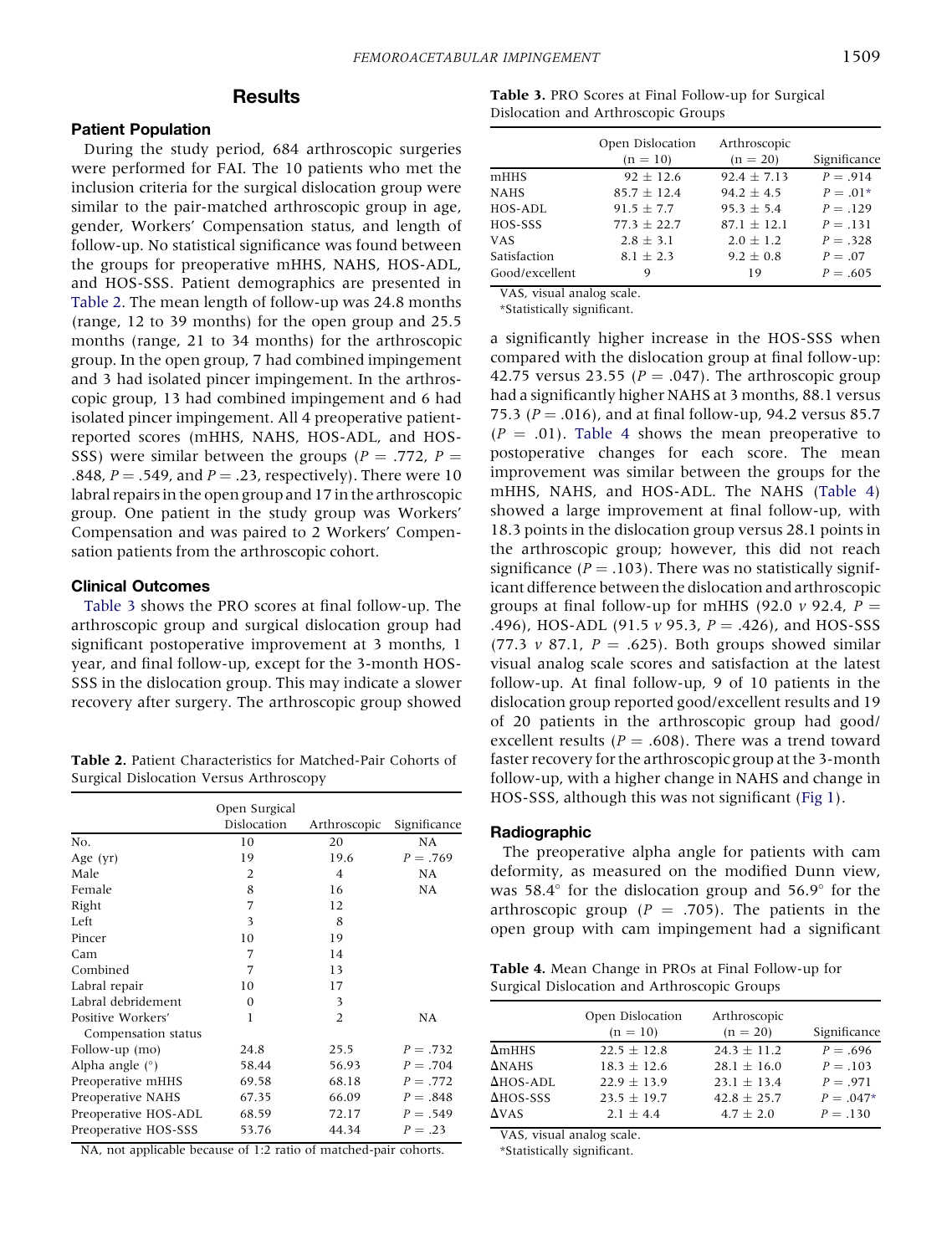<span id="page-4-0"></span>

Fig 1. Changes from preoperative to postoperative scores for open surgical dislocation group (red lines) and arthroscopic group (blue lines): (A) mHHS improvement, (B) NAHS improvement, (C) HOS-ADL, and (D) HOS-SSS. (f/u, follow-up; Pre, preoperatively.)

improvement in the alpha angle from 58.4 $^{\circ}$  to 39.6 $^{\circ}$  $(P < .001)$ . The patients in the arthroscopic group receiving a femoral osteoplasty had a significant improvement from 56.9 $^{\circ}$  to 40.3 $^{\circ}$  (P < .001). Between the groups, there was similar improvement in the alpha angle ( $P = .775$ ) [\(Fig 2](#page-5-0)).

### **Complications**

Though not considered a complication, hardware removal was performed in 8 patients (80%) from the dislocation group. One patient underwent hip arthroscopy at the time of hardware removal. During hip arthroscopy, a femoral head articular cartilage defect was noted. The patient underwent microfracture of the defect. At final follow-up, 37 months after initial surgical dislocation, the patient had improved scores, with an mHHS of 83, up from 67 preoperatively. Another patient from the surgical hip dislocation group had revision surgery 29 months after the initial procedure. At the time of arthroscopy, the patient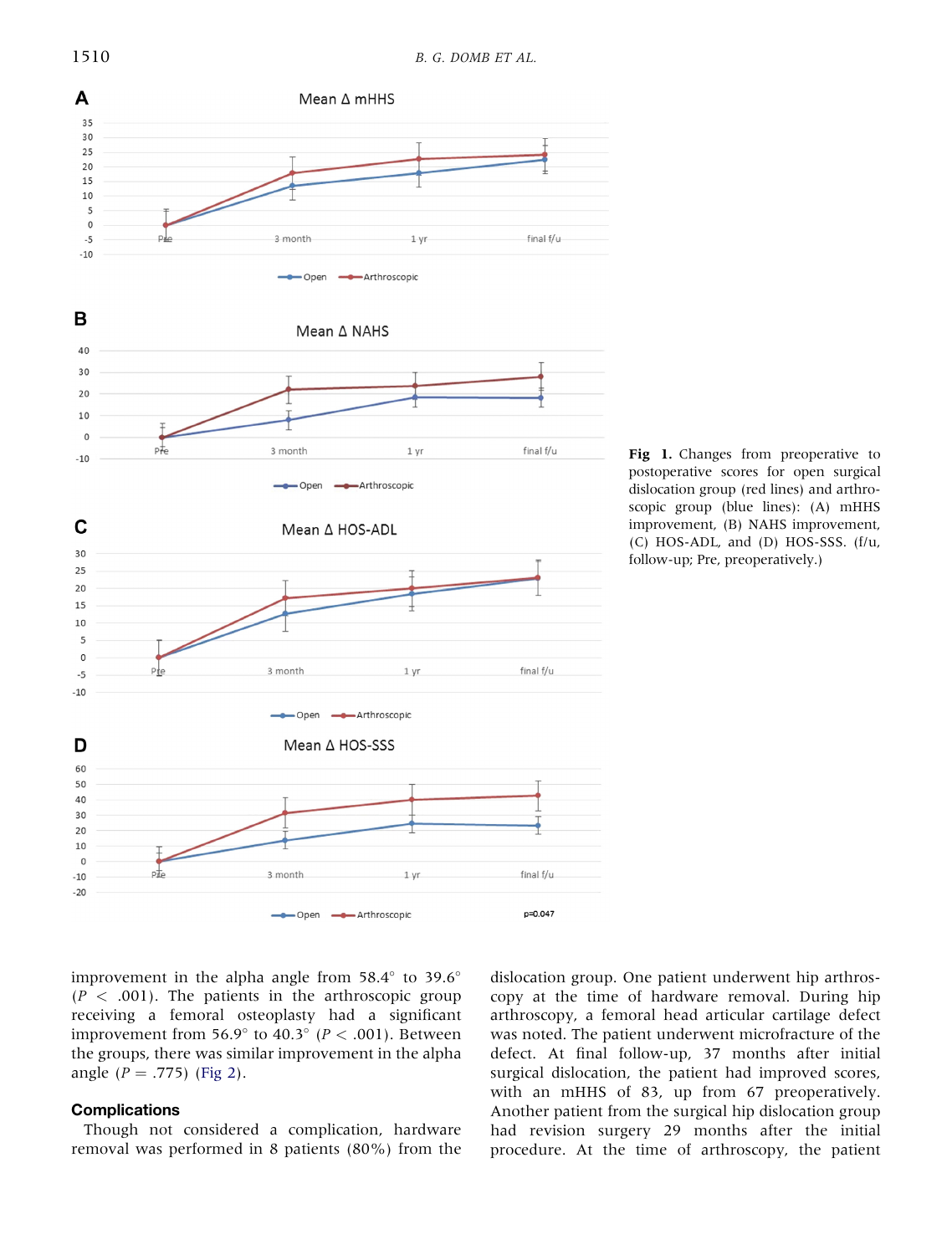<span id="page-5-0"></span>

Fig 2. Alpha angle measurements (preoperative  $\nu$  postoperative) for patients who had cam impingement.

had a labral debridement, chondroplasty, and lysis of adhesions. This patient was lost to follow-up after the arthroscopic procedure. One patient in the arthroscopic group underwent iliopsoas release at 18 months postoperatively because of new-onset symptomatic internal snapping.

# **Discussion**

To our knowledge, this is the first prospective study directly comparing surgical dislocation with arthroscopic treatment of FAI with an average 2-year followup. The results of the study are consistent with previous non-comparative studies, showing significant improvement in patients treated for FAI with surgical hip dislocation and with hip arthroscopy.<sup>[18,19,29](#page-7-0)</sup> This matched-pair comparison suggested superior outcomes in the arthroscopic group at 2-year follow-up, with greater mean improvement in HOS-SSS and greater final NAHS. The results are consistent with previous systematic reviews showing similar, if not improved, results with the arthroscopic management of FAI.<sup>[19,29](#page-7-0)</sup>

The significant improvement in the change in HOS-SSS and NAHS in the arthroscopic group over the dislocation group shows an important point when comparing the 2 treatments. In a study looking at the psychometric parameters in PRO scores, the authors concluded that no single outcome questionnaire is adequate in determining outcomes for hip arthroscopy.[23](#page-7-0) For this reason, 4 PRO measures are used at our institution, with higher scores indicating less pain and greater functionality of the hip. To our knowledge, this is the first study to report outcomes using the Hip Outcome Score to evaluate patients undergoing surgical dislocation of the hip or to compare surgical dislocation with arthroscopy. HOS-SSS is important for instances in which patients are only limited in their ability to perform in athletics. The NAHS was developed for a young population with non-arthritic hip pain, not specifically for hip arthroscopy, perhaps making this the most ideal outcome score for these study groups that include open and arthroscopic treatments. The mHHS has no items that assess sportrelated activities, and both the Hip Outcome Score

and the NAHS may avoid the ceiling effect, which is inherent in the mHHS.

An obvious advantage of arthroscopy over surgical dislocation is the reduced trauma to the trochanter and the soft tissues may shorten recovery after surgery. The trochanteric osteotomy requires healing time and restrictions for rehabilitation that may delay recovery. At 3 months postoperatively, the arthroscopic group showed a significantly larger improvement in NAHS. In addition, the HOS-SSS for the open group showed no significant postoperative improvement at 3 months, indicating a slower recovery for the open group. Zingg et al. $30$  showed a similar finding with improved Western Ontario and McMaster Universities Osteoarthritis Index scores at 3 months in patients treated with arthroscopy. The primary aim of this study was to compare short-term outcomes of the 2 cohorts and not to measure rate of recovery from the respective surgeries. The difference in outcome at 2 years could be attributed to sacrifice of the ligamentum teres, additional surgery for hardware removal of trochanteric osteotomy fixation, or increased scar tissue from the more invasive nature of surgical hip dislocation.

Beck et al. $^{10}$  $^{10}$  $^{10}$  were the first authors to report midterm outcomes using the open surgical dislocation technique, with reported improvements in the function-based Merle d'Aubigné-Postel score in 13 of the 19 patients followed up for a mean of 4.7 years. Five patients who had preoperative Tönnis grade 2 or evidence of severe articular cartilage damage went on to have a total hip arthroplasty at a mean of 3.1 years postoperatively. Subsequently, several reviews have evaluated the short-term and midterm outcomes of FAI treatment with open surgical dislocation.<sup>[5-12](#page-7-0)</sup> Surgical dislocations have since been reviewed in several systematic reviews comparing open treatment with arthroscopic treatment for FAI.<sup>[2,3,13,14](#page-6-0)</sup> Bedi et al.<sup>[13](#page-7-0)</sup> reported that 197 patients in total were followed up for a mean of 40 months. Good to excellent results were reported in 65% to 85% of the patients. Failure, defined as patient dissatisfaction or conversion to total hip arthroplasty, occurred in 4% to 30% of patients, and the failure rate was attributed to advanced arthritis, older age, and more severe preop-erative pain. Botser et al.<sup>[14](#page-7-0)</sup> combined data to report a 9.2% complication rate in surgical dislocation patients versus a 1.7% rate in arthroscopic patients. Most studies agree that both treatments improve short-term and midterm pain and function in patients without advanced osteoarthritis; however, comparison between procedures has proven difficult because of the low level of evidence in the literature. Another limitation of the literature is the heterogeneous patient population, with different studies investigating different FAI pathologies: pincer, cam, and combined. In addition, the outcome measures vary among studies, with 6 different hip outcome measures being used throughout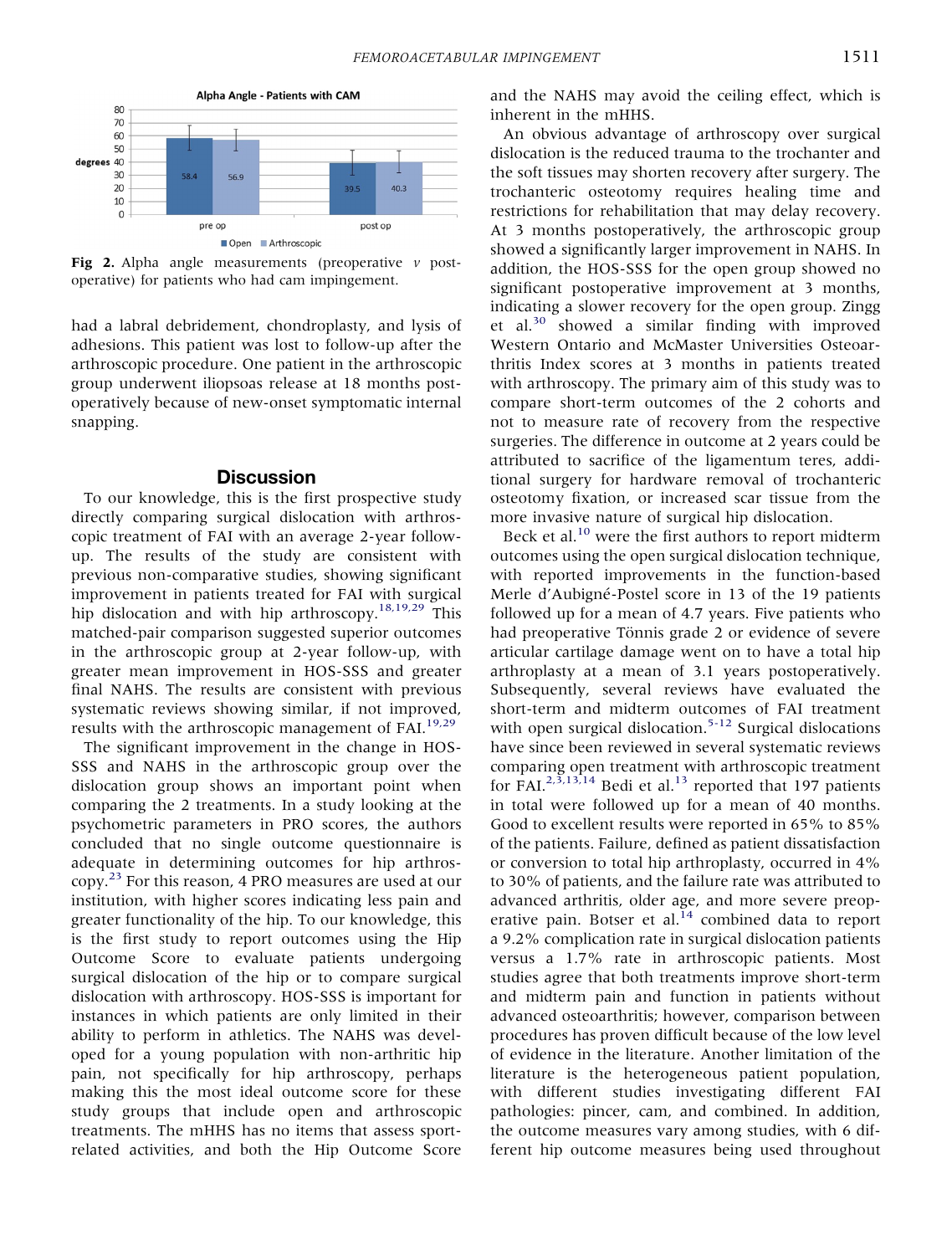<span id="page-6-0"></span>the literature.<sup>3,14</sup> Thus no conclusions can be made from the current literature regarding the optimal treatment for FAI.

Our better understanding of the pathomechanics behind FAI and the advances made in hip arthroscopy have made it a viable treatment option for this condition, with success rates ranging from  $67\%$  to  $91\%$ .<sup>[31-35](#page-7-0)</sup> Failure after hip arthroscopy can occur from excessive labral debridement, iatrogenic cartilage damage, and incomplete removal of impingement lesions.<sup>[36](#page-7-0)</sup> This underscores the importance of preoperative planning as well as proper execution at the time of arthroscopy. It is commonly accepted that there is a steep learning curve with hip arthroscopy, $37$  and most arthroscopic studies published on FAI are performed by skilled, highvolume arthroscopists. All procedures performed in this study were performed by a high-volume surgeon in a tertiary referral setting.

The radiographic results confirm that femoral osteoplasty can be successfully performed by arthroscopic means. This is consistent with the findings of Bedi et al., $38$  who showed a similar improvement in the alpha angle and beta angle between surgical dislocation and arthroscopic cohorts.

The overall rate of complications with hip arthroscopy has been reported to be 1.5%.<sup>39</sup> The most common complication of hip arthroscopy is transient nerve injury due to portal or traction injury. Other complications include fluid extravasation and abdominal compartment syndrome, heterotopic ossification, instability or dislocation, and femoral neck fracture. In a systematic review, Botser et al.<sup>[14](#page-7-0)</sup> reported a 9.2% complication rate, with 5.5% from trochanteric fixation complications during surgical dislocation. The same review reported a 1.7% complication rate in arthroscopy, with heterotopic ossification being the most common complication, at 1.1%. Because of the small cohort of patients in this study, we cannot verify that our results are consistent with the literature. However, there is one observation that can be made. The high rate of hardware removal in the open dislocation group must be taken into account when one is considering this procedure, from a patient and a surgeon standpoint. Although it is a low-risk procedure, hardware removal in the hip requires substantial resources and time that are not necessary in arthroscopy.

The advantage of this study is its prospective, matched-pair cohort design. This allows for the first direct clinical comparison of the 2 techniques. The design eliminates several variables involved in surgical technique, clinical protocols, and rehabilitation; thus the type of intervention becomes the primary variable. The similar radiographic results in correction of FAI between the groups further serve to isolate the approach as the primary variable. This study also used 4 different PRO tools, addressing the psychometric evidence that no single PRO tool is adequate for assessing outcomes in hip preservation surgery.

# Limitations

The main limitation of our study is the small patient sample size. The narrow inclusion criteria and the option to undergo arthroscopic management made for a limited open dislocation group. During the study period, more patients opted for arthroscopic management. We sought to minimize the size limitation by creating a matchedpair comparison group. We also showed through a power analysis that these cohorts yielded a wellpowered study for our primary outcome measure, the HOS-SSS, which is the only outcome measure of those obtained that can be reliably reported. When using multiple outcomes, a primary outcome must be chosen for which to perform a power analysis. This limits the results of the other outcomes because a lack of significance could be a type II error. Another limitation is the larger cohort choosing arthroscopy. Although the patient choice of approach could introduce selection bias, we addressed this by pair-matching the groups with respect to multiple variables, and showed similar preoperative PRO scores between the groups. Short term follow-up was also a limitation. Follow-up for each group averaged 2 years; however, 2 patients in the open group reached 1 year of follow-up. It is theoretically difficult to compare a patient with surgical hip dislocation at 1 year of followup with an arthroscopic patient at 21 months' follow-up, expecting lower scores during the shorter follow-up after open surgery. However, in this specific setting, the surgical hip dislocation patients with 1 year of follow-up achieved high scores in all 4 PROs, scoring 100 for the mHHS and 100 and 75 for the HOS-SSS.

# **Conclusions**

Favorable results were shown with both approaches, with significant improvement in all PRO measures and high patient satisfaction ratings. However, arthroscopic treatment of FAI showed greater improvement in the HOS-SSS and a higher absolute NAHS at an average 2 year follow-up.

# References

- 1. [Ganz R, Parvizi J, Beck M, Leunig M, Notzli H,](http://refhub.elsevier.com/S0749-8063(13)00509-4/sref1) [Siebenrock KA. Femoroacetabular impingement: A cause](http://refhub.elsevier.com/S0749-8063(13)00509-4/sref1) [for osteoarthritis of the hip.](http://refhub.elsevier.com/S0749-8063(13)00509-4/sref1) Clin Orthop Relat Res [2003;\(417\):112-120](http://refhub.elsevier.com/S0749-8063(13)00509-4/sref1).
- 2. [Ng VY, Arora N, Best TM, Pan X, Ellis TJ. Ef](http://refhub.elsevier.com/S0749-8063(13)00509-4/sref2)ficacy of [surgery for femoroacetabular impingement: A systematic](http://refhub.elsevier.com/S0749-8063(13)00509-4/sref2) review. Am J Sports Med [2010;38:2337-2345](http://refhub.elsevier.com/S0749-8063(13)00509-4/sref2).
- 3. [Clohisy JC, St John LC, Schutz AL. Surgical treatment of](http://refhub.elsevier.com/S0749-8063(13)00509-4/sref3) [femoroacetabular impingement: A systematic review of](http://refhub.elsevier.com/S0749-8063(13)00509-4/sref3) the literature. [Clin Orthop Relat Res](http://refhub.elsevier.com/S0749-8063(13)00509-4/sref3) 2010;468:555-564.
- 4. [Ganz R, Gill TJ, Gautier E, Ganz K, Krugel N,](http://refhub.elsevier.com/S0749-8063(13)00509-4/sref4) [Berlemann U. Surgical dislocation of the adult hip:](http://refhub.elsevier.com/S0749-8063(13)00509-4/sref4)